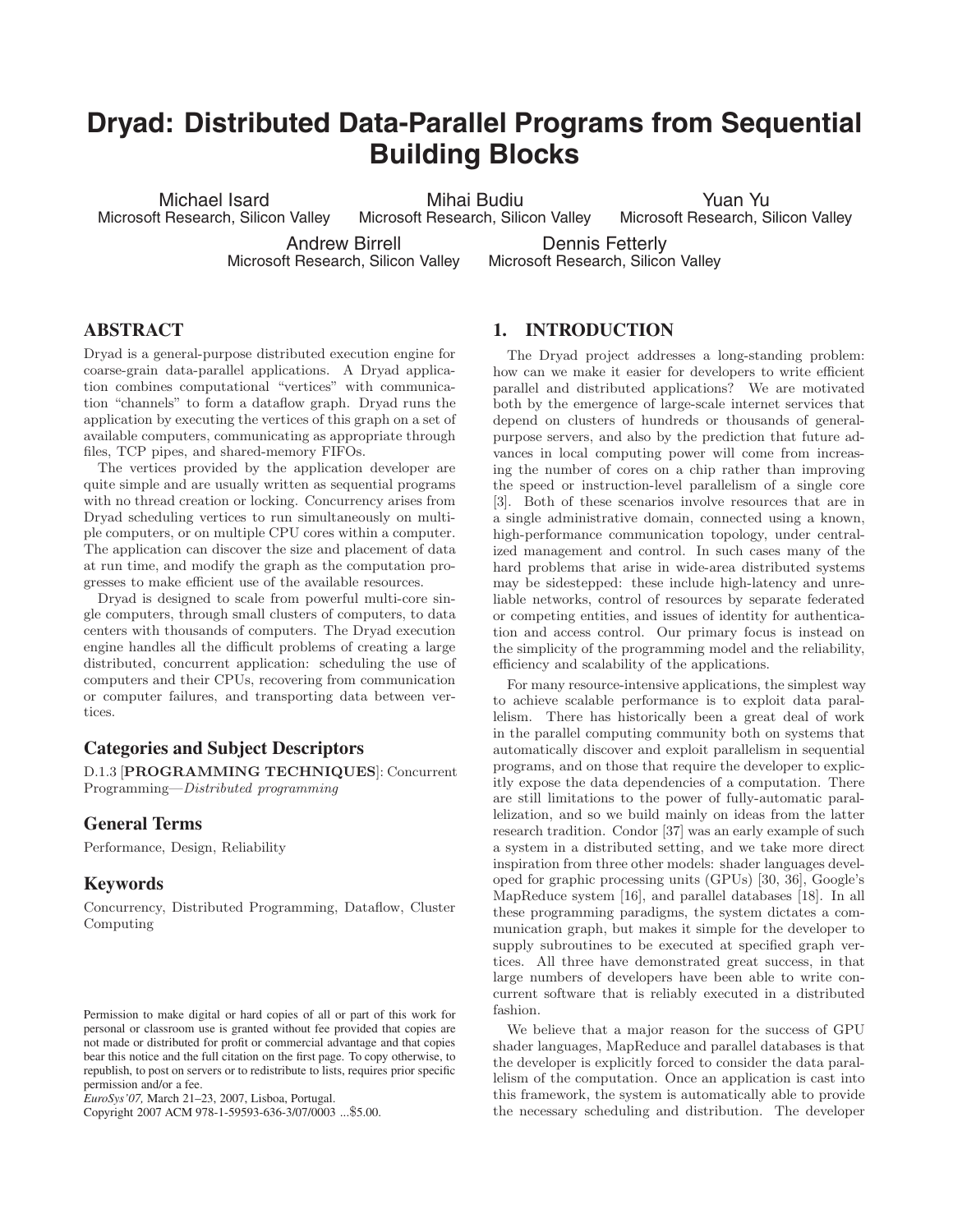need have no understanding of standard concurrency mechanisms such as threads and fine-grain concurrency control, which are known to be difficult to program correctly. Instead the system runtime abstracts these issues from the developer, and also deals with many of the hardest distributed computing problems, most notably resource allocation, scheduling, and the transient or permanent failure of a subset of components in the system. By fixing the boundary between the communication graph and the subroutines that inhabit its vertices, the model guides the developer towards an appropriate level of granularity. The system need not try too hard to extract parallelism *within* a developer-provided subroutine, while it can exploit the fact that dependencies are all explicitly encoded in the flow graph to efficiently distribute the execution *across* those subroutines. Finally, developers now work at a suitable level of abstraction for writing scalable applications since the resources available at execution time are not generally known at the time the code is written.

The aforementioned systems restrict an application's communication flow for different reasons. GPU shader languages are strongly tied to an efficient underlying hardware implementation that has been tuned to give good performance for common graphics memory-access patterns. MapReduce was designed to be accessible to the widest possible class of developers, and therefore aims for simplicity at the expense of generality and performance. Parallel databases were designed for relational algebra manipulations (e.g. SQL) where the communication graph is implicit.

By contrast, the Dryad system allows the developer fine control over the communication graph as well as the subroutines that live at its vertices. A Dryad application developer can specify an arbitrary directed acyclic graph to describe the application's communication patterns, and express the data transport mechanisms (files, TCP pipes, and sharedmemory FIFOs) between the computation vertices. This direct specification of the graph also gives the developer greater flexibility to easily compose basic common operations, leading to a distributed analogue of "piping" together traditional Unix utilities such as grep, sort and head.

Dryad is notable for allowing graph vertices (and computations in general) to use an arbitrary number of inputs and outputs. MapReduce restricts all computations to take a single input set and generate a single output set. SQL and shader languages allow multiple inputs but generate a single output from the user's perspective, though SQL query plans internally use multiple-output vertices.

In this paper, we demonstrate that careful choices in graph construction and refinement can substantially improve application performance, while compromising little on the programmability of the system. Nevertheless, Dryad is certainly a lower-level programming model than SQL or DirectX. In order to get the best performance from a native Dryad application, the developer must understand the structure of the computation and the organization and properties of the system resources. Dryad was however designed to be a suitable infrastructure on which to layer simpler, higherlevel programming models. It has already been used, by ourselves and others, as a platform for several domain-specific systems that are briefly sketched in Section 7. These rely on Dryad to manage the complexities of distribution, scheduling, and fault-tolerance, but hide many of the details of the underlying system from the application developer. They

use heuristics to automatically select and tune appropriate Dryad features, and thereby get good performance for most simple applications.

We summarize Dryad's contributions as follows:

- We built a general-purpose, high performance distributed execution engine. The Dryad execution engine handles many of the difficult problems of creating a large distributed, concurrent application: scheduling across resources, optimizing the level of concurrency within a computer, recovering from communication or computer failures, and delivering data to where it is needed. Dryad supports multiple different data transport mechanisms between computation vertices and explicit dataflow graph construction and refinement.
- We demonstrated the excellent performance of Dryad from a single multi-core computer up to clusters consisting of thousands of computers on several nontrivial, real examples. We further demonstrated that Dryad's fine control over an application's dataflow graph gives the programmer the necessary tools to optimize tradeoffs between parallelism and data distribution overhead. This validated Dryad's design choices.
- We explored the programmability of Dryad on two fronts. First, we have designed a simple graph description language that empowers the developer with explicit graph construction and refinement to fully take advantage of the rich features of the Dryad execution engine. Our user experiences lead us to believe that, while it requires some effort to learn, a programmer can master the APIs required for most of the applications in a couple of weeks. Second, we (and others within Microsoft) have built simpler, higher-level programming abstractions for specific application domains on top of Dryad. This has significantly lowered the barrier to entry and increased the acceptance of Dryad among domain experts who are interested in using Dryad for rapid application prototyping. This further validated Dryad's design choices.

The next three sections describe the abstract form of a Dryad application and outline the steps involved in writing one. The Dryad scheduler is described in Section 5; it handles all of the work of deciding which physical resources to schedule work on, routing data between computations, and automatically reacting to computer and network failures. Section 6 reports on our experimental evaluation of the system, showing its flexibility and scaling characteristics in a small cluster of 10 computers, as well as details of larger-scale experiments performed on clusters with thousands of computers. We conclude in Sections 8 and 9 with a discussion of the related literature and of future research directions.

# **2. SYSTEM OVERVIEW**

The overall structure of a Dryad job is determined by its communication flow. A job is a directed acyclic graph where each vertex is a program and edges represent data channels. It is a logical computation graph that is automatically mapped onto physical resources by the runtime. In particular, there may be many more vertices in the graph than execution cores in the computing cluster.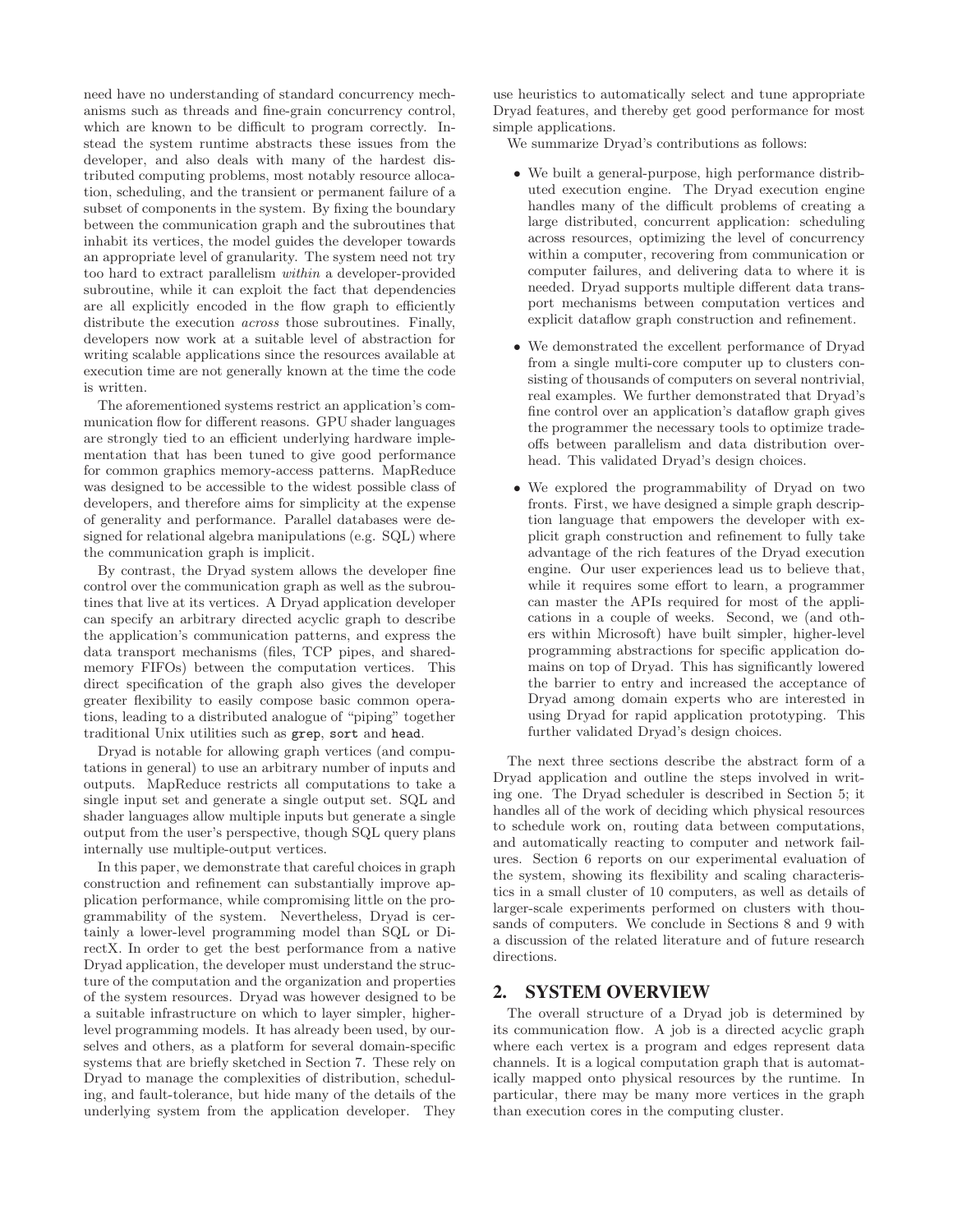At run time each channel is used to transport a finite sequence of structured *items*. This channel abstraction has several concrete implementations that use shared memory, TCP pipes, or files temporarily persisted in a file system. As far as the program in each vertex is concerned, channels produce and consume heap objects that inherit from a base type. This means that a vertex program reads and writes its data in the same way regardless of whether a channel serializes its data to buffers on a disk or TCP stream, or passes object pointers directly via shared memory. The Dryad system does not include any native data model for serialization and the concrete type of an item is left entirely up to applications, which can supply their own serialization and deserialization routines. This decision allows us to support applications that operate directly on existing data including exported SQL tables and textual log files. In practice most applications use one of a small set of library item types that we supply such as newline-terminated text strings and tuples of base types.

A schematic of the Dryad system organization is shown in Figure 1. A Dryad job is coordinated by a process called the "job manager" (denoted JM in the figure) that runs either within the cluster or on a user's workstation with network access to the cluster. The job manager contains the application-specific code to construct the job's communication graph along with library code to schedule the work across the available resources. All data is sent directly between vertices and thus the job manager is only responsible for control decisions and is not a bottleneck for any data transfers.



**Figure 1: The Dryad system organization.** The job manager (JM) consults the name server (NS) to discover the list of available computers. It maintains the job graph and schedules running vertices (V) as computers become available using the daemon (D) as a proxy. Vertices exchange data through files, TCP pipes, or shared-memory channels. The shaded bar indicates the vertices in the job that are currently running.

The cluster has a name server (NS) that can be used to enumerate all the available computers. The name server also exposes the position of each computer within the network topology so that scheduling decisions can take account of locality. There is a simple daemon (D) running on each computer in the cluster that is responsible for creating processes on behalf of the job manager. The first time a vertex (V) is executed on a computer its binary is sent from the job manager to the daemon and subsequently it is executed from a cache. The daemon acts as a proxy so that the job manager can communicate with the remote vertices and monitor the state of the computation and how much data has been

read and written on its channels. It is straightforward to run a name server and a set of daemons on a user workstation to simulate a cluster and thus run an entire job locally while debugging.

A simple task scheduler is used to queue batch jobs. We use a distributed storage system, not described here, that shares with the Google File System [21] the property that large files can be broken into small pieces that are replicated and distributed across the local disks of the cluster computers. Dryad also supports the use of NTFS for accessing files directly on local computers, which can be convenient for small clusters with low management overhead.

### **2.1 An example SQL query**

In this section, we describe a concrete example of a Dryad application that will be further developed throughout the remainder of the paper. The task we have chosen is representative of a new class of eScience applications, where scientific investigation is performed by processing large amounts of data available in digital form [24]. The database that we use is derived from the Sloan Digital Sky Survey (SDSS), available online at http://skyserver.sdss.org.

We chose the most time consuming query (Q18) from a published study based on this database [23]. The task is to identify a "gravitational lens" effect: it finds all the objects in the database that have neighboring objects within 30 arc seconds such that at least one of the neighbors has a color similar to the primary object's color. The query can be expressed in SQL as:

```
select distinct p.objID
from photoObjAll p
join neighbors n — call this join "X"
on p.objID = n.objID
 and n.objID < n.neighborObjID
 and p. mode = 1
join photoObjAll l — call this join "Y"
on l.objid = n.neighborObjID
 and 1.mode = 1and abs((p.u-p.g)-(l.u-l.g))<0.05
 and abs((p.g-p.r)-(l.g-l.r))<0.05
 and abs((p.r-p.i)-(1.r-1.i))<0.05and abs((p.i-p.z)-(l.i-l.z))<0.05
```
There are two tables involved. The first, **photoObjAll** has 354,254,163 records, one for each identified astronomical object, keyed by a unique identifier **objID**. These records also include the object's color, as a magnitude (logarithmic brightness) in five bands: **u**, **g**, **r**, **i** and **z**. The second table, **neighbors** has 2,803,165,372 records, one for each object located within 30 arc seconds of another object. The **mode** predicates in the query select only "primary" objects. The *<* predicate eliminates duplication caused by the **neighbors** relationship being symmetric. The output of joins "X" and "Y" are 932,820,679 and 83,798 records respectively, and the final hash emits 83,050 records.

The query uses only a few columns from the tables (the complete **photoObjAll** table contains 2 KBytes per record). When executed by SQLServer the query uses an index on **photoObjAll** keyed by **objID** with additional columns for **mode**, **u**, **g**, **r**, **i** and **z**, and an index on **neighbors** keyed by **objID** with an additional **neighborObjID** column. SQL-Server reads just these indexes, leaving the remainder of the tables' data resting quietly on disk. (In our experimental setup we in fact omitted unused columns from the table, to avoid transporting the entire multi-terabyte database across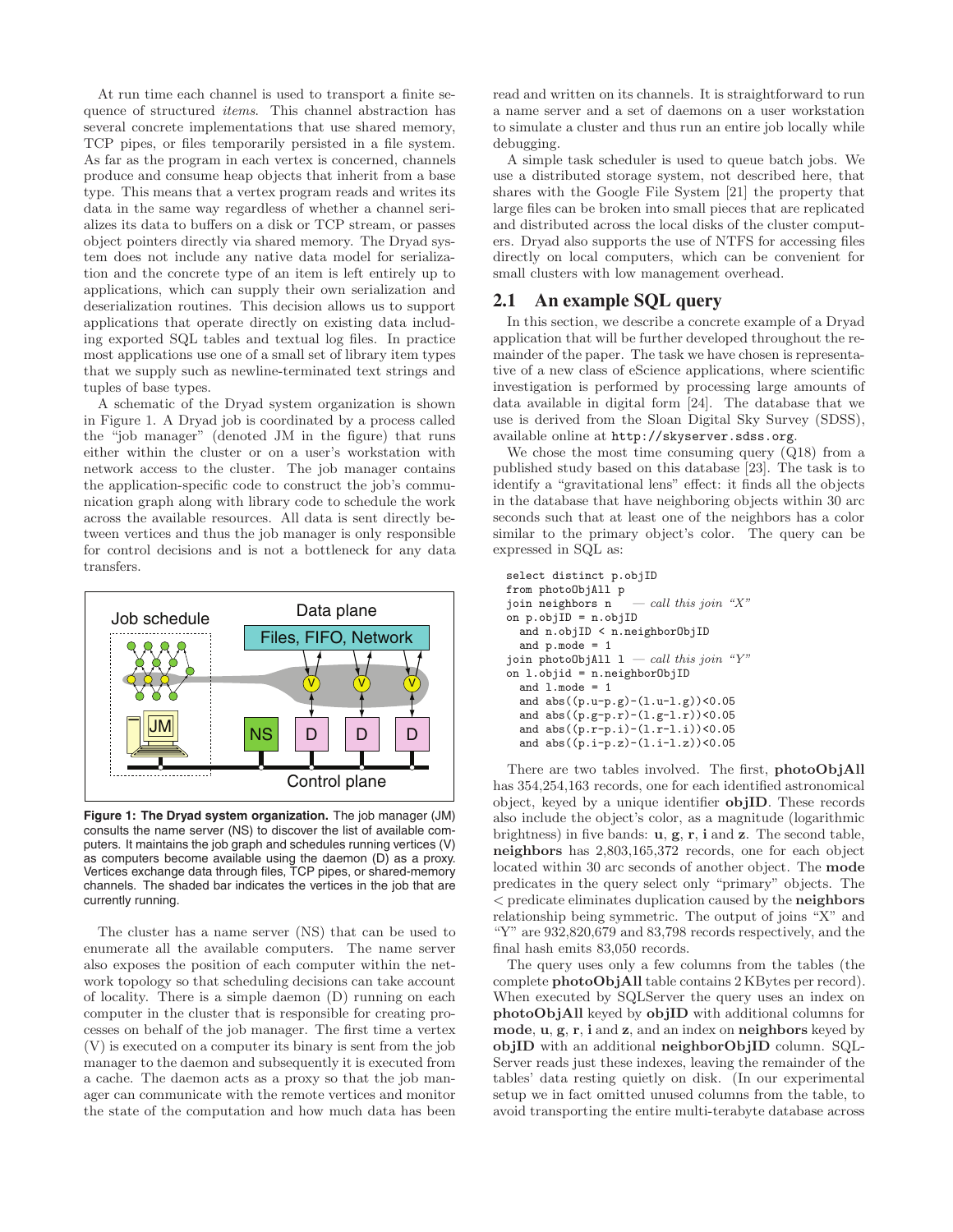the country.) For the equivalent Dryad computation we extracted these indexes into two binary files, "**ugriz.bin**" and "**neighbors.bin**," each sorted in the same order as the indexes. The "**ugriz.bin**" file has 36-byte records, totaling 11.8 GBytes; "**neighbors.bin**" has 16-byte records, totaling 41.8 GBytes. The output of join "X" totals 31.3 GBytes, the output of join "Y" is 655 KBytes and the final output is 649 KBytes.

We mapped the query to the Dryad computation shown in Figure 2. Both data files are partitioned into *n* approximately equal parts (that we call  $U_1$  through  $U_n$  and  $N_1$ through  $N_n$ ) by **objID** ranges, and we use custom C++ item objects for each data record in the graph. The vertices  $X_i$  (for  $1 \leq i \leq n$ ) implement join "X" by taking their partitioned  $U_i$  and  $N_i$  inputs and merging them (keyed on **objID** and filtered by the *<* expression and **p.mode=1**) to produce records containing **objID**, **neighborObjID**, and the color columns corresponding to **objID**. The *D* vertices distribute their output records to the *M* vertices, partitioning by **neighborObjID** using a range partitioning function four times finer than that used for the input files. The number four was chosen so that four pipelines will execute in parallel on each computer, because our computers have four pro-



**Figure 2: The communication graph for an SQL query.** Details are in Section 2.1.

cessors each. The *M* vertices perform a non-deterministic merge of their inputs and the *S* vertices sort on **neighborObjID** using an in-memory Quicksort. The output records from  $S_{4i-3}$ ... $S_{4i}$  (for  $i = 1$  through *n*) are fed into  $Y_i$  where they are merged with another read of  $U_i$  to implement join "Y". This join is keyed on  $\textbf{objID}$  (from  $U$ ) = **neighborObjID** (from *S*), and is filtered by the remainder of the predicate, thus matching the colors. The outputs of the *Y* vertices are merged into a hash table at the *H* vertex to implement the **distinct** keyword in the query. Finally, an enumeration of this hash table delivers the result. Later in the paper we include more details about the implementation of this Dryad program.

# **3. DESCRIBING A DRYAD GRAPH**

We have designed a simple language that makes it easy to specify commonly-occurring communication idioms. It is currently "embedded" for convenience in C++ as a library using a mixture of method calls and operator overloading.

Graphs are constructed by combining simpler subgraphs using a small set of operations shown in Figure 3. All of the operations preserve the property that the resulting graph is acyclic. The basic object in the language is a graph:

$$
G = \langle V_G, E_G, I_G, O_G \rangle.
$$

 $G$  contains a sequence of vertices  $V_G$ , a set of directed edges *E<sub>G</sub>*, and two sets  $I_G \subseteq V_G$  and  $O_G \subseteq V_G$  that "tag" some of the vertices as being *inputs* and *outputs* respectively. No graph can contain a directed edge entering an input vertex in  $I_G$ , nor one leaving an output vertex in  $O_G$ , and these tags are used below in composition operations. The input and output edges of a vertex are ordered so an edge connects specific "ports" on a pair of vertices, and a given pair of vertices may be connected by multiple edges.

# **3.1 Creating new vertices**

The Dryad libraries define a C++ base class from which all vertex programs inherit. Each such program has a textual name (which is unique within an application) and a static "factory" that knows how to construct it. A graph vertex is created by calling the appropriate static program factory. Any required vertex-specific parameters can be set at this point by calling methods on the program object. These parameters are then marshaled along with the unique vertex name to form a simple closure that can be sent to a remote process for execution.

A singleton graph is generated from a vertex  $v$  as  $G =$  $\langle v, \emptyset, \{v\}, \{v\}\rangle$ . A graph can be cloned into a new graph containing *k* copies of its structure using the ^ operator where  $C = G^*k$  is defined as:

$$
C = \langle V_G^1 \oplus \cdots \oplus V_G^k, E_G^1 \cup \cdots \cup E_G^k,
$$
  

$$
I_G^1 \cup \cdots \cup I_G^k, O_G^1 \cup \cdots \cup O_G^k \rangle.
$$

Here  $G^n = \langle V_G^n, E_G^n, I_G^n, O_G^n \rangle$  is a "clone" of G containing copies of all of *G*'s vertices and edges, ⊕ denotes sequence concatenation, and each cloned vertex inherits the type and parameters of its corresponding vertex in *G*.

# **3.2 Adding graph edges**

New edges are created by applying a composition operation to two existing graphs. There is a family of compositions all sharing the same basic structure:  $C = A \circ B$  creates a new graph:

$$
C = \langle V_A \oplus V_B, E_A \cup E_B \cup E_{\text{new}}, I_A, O_B \rangle
$$

where *C* contains the union of all the vertices and edges in *A* and *B*, with *A*'s inputs and *B*'s outputs. In addition, directed edges *E*new are introduced between vertices in *O<sup>A</sup>* and  $I_B$ .  $V_A$  and  $V_B$  are enforced to be disjoint at run time, and since *A* and *B* are both acyclic, *C* is also.

Compositions differ in the set of edges *E*new that they add into the graph. We define two standard compositions:

- A >= B forms a pointwise composition as shown in Figure 3(c). If  $|O_A| \geq |I_B|$  then a single outgoing edge is created from each of *A*'s outputs. The edges are assigned in round-robin to *B*'s inputs. Some of the vertices in  $I_B$  may end up with more than one incoming edge. If  $|I_B| > |O_A|$ , a single incoming edge is created to each of *B*'s inputs, assigned in round-robin from *A*'s outputs.
- A >> B forms the complete bipartite graph between *O<sup>A</sup>* and *I<sup>B</sup>* and is shown in Figure 3(d).

We allow the user to extend the language by implementing new composition operations.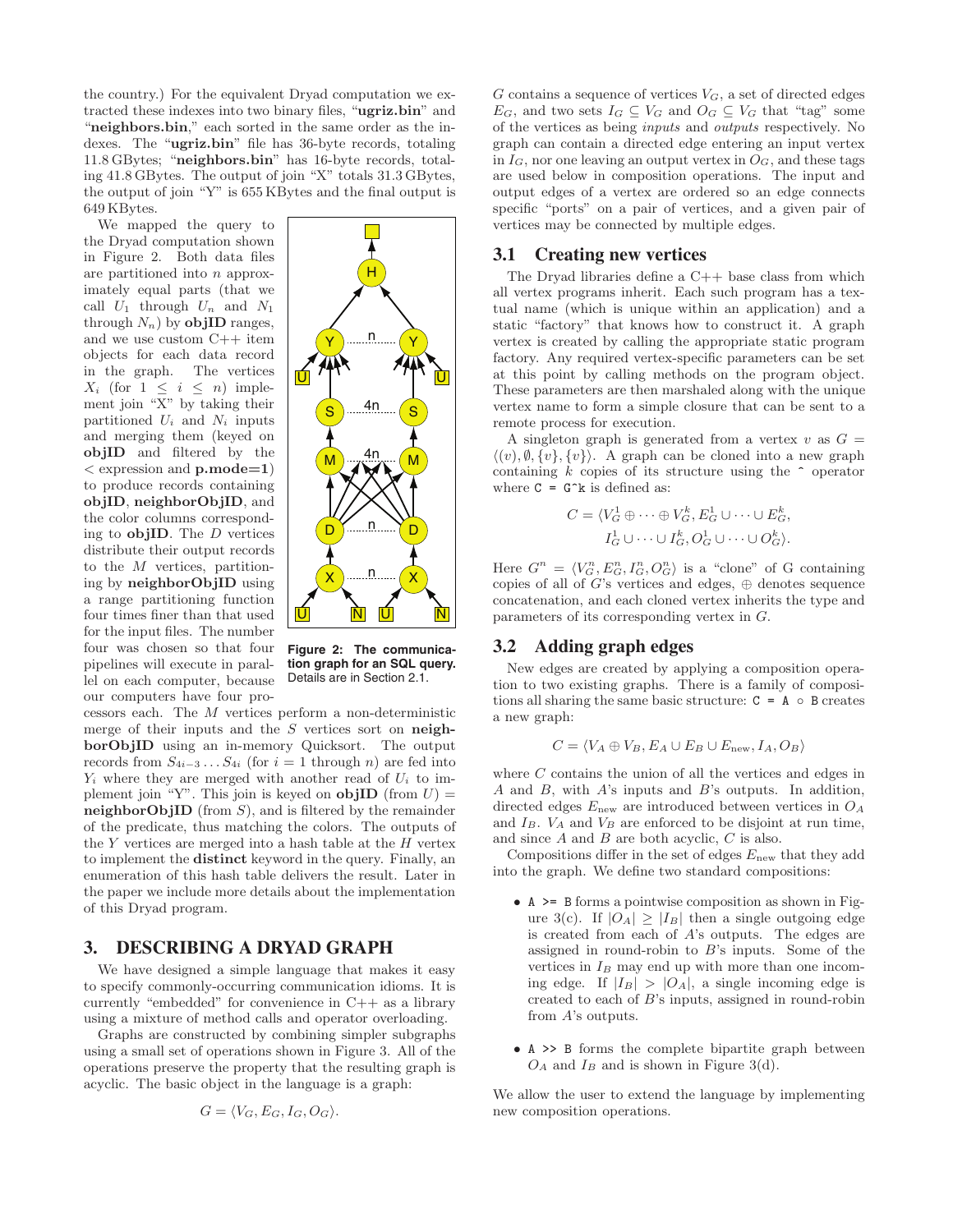

**Figure 3: The operators of the graph description language.** Circles are vertices and arrows are graph edges. A triangle at the bottom of a vertex indicates an *input* and one at the top indicates an *output*. Boxes (a) and (b) demonstrate cloning individual vertices using the  $\hat{ }$  operator. The two standard connection operations are pointwise composition using >= shown in (c) and complete bipartite composition using >> shown in (d). (e) illustrates a merge using ||. The second line of the figure shows more complex patterns. The merge in (g) makes use of a "subroutine" from (f) and demonstrates a bypass operation. For example, each A vertex might output a summary of its input to C which aggregates them and forwards the global statistics to every B. Together the B vertices can then distribute the original dataset (received from A) into balanced partitions. An asymmetric fork/join is shown in (h).

### **3.3 Merging two graphs**

The final operation in the language is ||, which merges two graphs. C = A || B creates a new graph:

$$
C = \langle V_A \oplus^* V_B, E_A \cup E_B, I_A \cup^* I_B, O_A \cup^* O_B \rangle
$$

where, in contrast to the composition operations, it is not required that *A* and *B* be disjoint.  $V_A \oplus^* V_B$  is the concatenation of *V<sup>A</sup>* and *V<sup>B</sup>* with duplicates removed from the second sequence.  $I_A \cup^* I_B$  means the union of *A* and *B*'s inputs, minus any vertex that has an incoming edge following the merge (and similarly for the output case). If a vertex is contained in  $V_A \cap V_B$  its input and output edges are concatenated so that the edges in *E<sup>A</sup>* occur first (with lower port numbers). This simplification forbids certain graphs with "crossover" edges, however we have not found this restriction to be a problem in practice. The invariant that the merged graph be acyclic is enforced by a run-time check.

The merge operation is extremely powerful and makes it easy to construct typical patterns of communication such as fork/join and bypass as shown in Figures  $3(f)$ –(h). It also provides the mechanism for assembling a graph "by hand" from a collection of vertices and edges. So for example, a tree with four vertices *a*, *b*, *c*, and *d* might be constructed as  $G = (a \Rightarrow b) || (b \Rightarrow c) || (b \Rightarrow d).$ 

The graph builder program to construct the query graph in Figure 2 is shown in Figure 4.

### **3.4 Channel types**

By default each channel is implemented using a temporary file: the producer writes to disk (typically on its local computer) and the consumer reads from that file.

In many cases multiple vertices will fit within the resources of a single computer so it makes sense to execute them all within the same process. The graph language has an "encapsulation" command that takes a graph *G* and returns a new vertex  $v_G$ . When  $v_G$  is run as a vertex program, the job manager passes it a serialization of *G* as an invocation parameter, and it runs all the vertices of *G* simultaneously within the same process, connected by edges implemented using shared-memory FIFOs. While it would always be possible to write a custom vertex program with the same semantics as *G*, allowing encapsulation makes it efficient to combine simple library vertices at the graph layer rather than re-implementing their functionality as a new vertex program.

Sometimes it is desirable to place two vertices in the same process even though they cannot be collapsed into a single graph vertex from the perspective of the scheduler. For example, in Figure 2 the performance can be improved by placing the first *D* vertex in the same process as the first four  $M$  and  $S$  vertices and thus avoiding some disk  $I/O$ , however the *S* vertices cannot be started until all of the *D* vertices complete.

When creating a set of graph edges, the user can optionally specify the transport protocol to be used. The available protocols are listed in Table 1. Vertices that are connected using shared-memory channels are executed within a single process, though they are individually started as their inputs become available and individually report completion.

Because the dataflow graph is acyclic, scheduling deadlock is impossible when all channels are either written to temporary files or use shared-memory FIFOs hidden within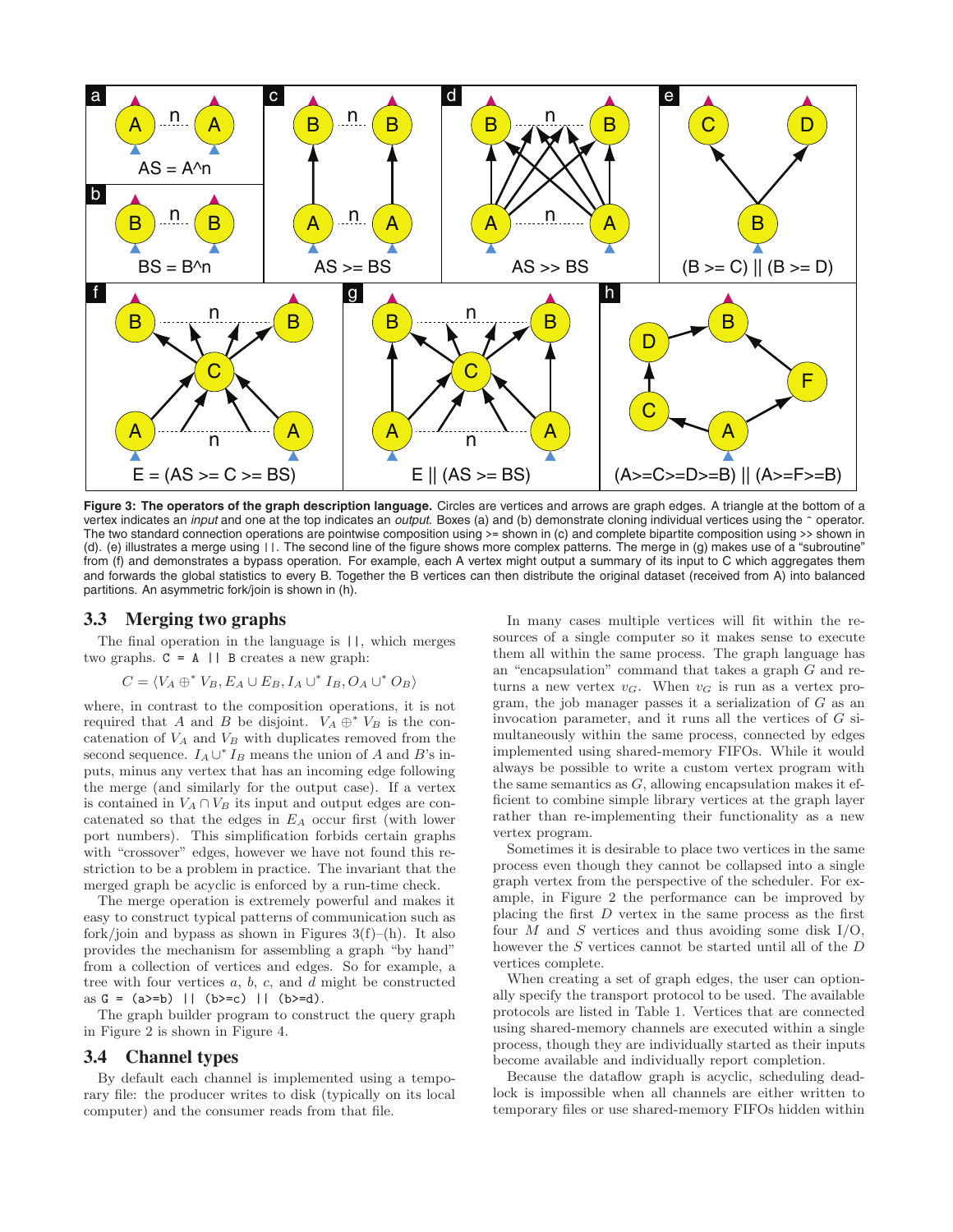```
GraphBuilder XSet = moduleX^N;
GraphBuilder DSet = moduleD^N;
GraphBuilder MSet = moduleM^(N*4);
GraphBuilder SSet = moduleS^(N*4);
GraphBuilder YSet = moduleY^N;
GraphBuilder HSet = moduleH^1;
GraphBuilder XInputs = (ugriz1 >= XSet) || (neighbor >= XSet);
GraphBuilder YInputs = ugriz2 >= YSet;
GraphBuilder XToY = XSet >= DSet >> MSet >= SSet;
for (i = 0; i < N*4; ++i)\{XToY = XToY || (SSet.GetVertex(i) >= YSet.GetVertex(i/4));}
GraphBuilder YToH = YSet >= HSet;
GraphBuilder HOutputs = HSet >= output;
GraphBuilder final = XInputs || YInputs || XToY || YToH || HOutputs;
```
**Figure 4: An example graph builder program.** The communication graph generated by this program is shown in Figure 2.

| Channel protocol   | <b>Discussion</b>                 |
|--------------------|-----------------------------------|
| File (the default) | Preserved after vertex execution  |
|                    | until the job completes.          |
| TCP pipe           | Requires no disk accesses, but    |
|                    | both end-point vertices must be   |
|                    | scheduled to run at the same      |
|                    | time.                             |
| Shared-memory      | Extremely low communication       |
| <b>FIFO</b>        | cost, but end-point vertices must |
|                    | run within the same process.      |

#### **Table 1: Channel types.**

encapsulated acyclic subgraphs. However, allowing the developer to use pipes and "visible" FIFOs can cause deadlocks. Any connected component of vertices communicating using pipes or FIFOs must all be scheduled in processes that are concurrently executing, but this becomes impossible if the system runs out of available computers in the cluster.

This breaks the abstraction that the user need not know the physical resources of the system when writing the application. We believe that it is a worthwhile trade-off, since, as reported in our experiments in Section 6, the resulting performance gains can be substantial. Note also that the system could always avoid deadlock by "downgrading" a pipe channel to a temporary file, at the expense of introducing an unexpected performance cliff.

# **3.5 Job inputs and outputs**

Large input files are typically partitioned and distributed across the computers of the cluster. It is therefore natural to group a logical input into a graph  $G = \langle V_P, \emptyset, \emptyset, V_P \rangle$  where *V<sup>P</sup>* is a sequence of "virtual" vertices corresponding to the partitions of the input. Similarly on job completion a set of output partitions can be logically concatenated to form a single named distributed file. An application will generally interrogate its input graphs to read the number of partitions at run time and automatically generate the appropriately replicated graph.

# **3.6 Job Stages**

When the graph is constructed every vertex is placed in a "stage" to simplify job management. The stage topology can be seen as a "skeleton" or summary of the overall job,

and the stage topology of our example Skyserver query application is shown in Figure 5. Each distinct type of vertex is grouped into a separate stage. Most stages are connected using the >= operator, while *D* is connected to *M* using the >> operator. The skeleton is used as a guide for generating summaries when monitoring a job, and can also be exploited by the automatic optimizations described in Section 5.2.

# **4. WRITING A VERTEX PROGRAM**

The primary APIs for writing a Dryad vertex program are exposed through C++ base classes and objects. It was a design requirement for Dryad vertices to be able to incorporate legacy source and libraries, so we deliberately avoided adopting any Dryad-specific language or sandboxing restrictions. Most of the existing code that we anticipate integrating into vertices is written in C++, but it is straightforward to implement API wrappers so that developers can write vertices in other languages, for example C#. There is also significant value for some domains in being able to run unmodified legacy executables in vertices, and so we support this as explained in Section 4.2 below.

### **4.1 Vertex execution**

Dryad includes a runtime library that is responsible for setting up and executing vertices as part of a distributed computation. As outlined in Section 3.1 the runtime receives a closure from the job manager describing the vertex to be run, and URIs describing the input and output channels to connect to it. There is currently no type-checking for channels and the vertex must be able to deter-



**Figure 5: The stages of the Dryad computation from Figure 2.** Section 3.6 has details.

mine, either statically or from the invocation parameters, the types of the items that it is expected to read and write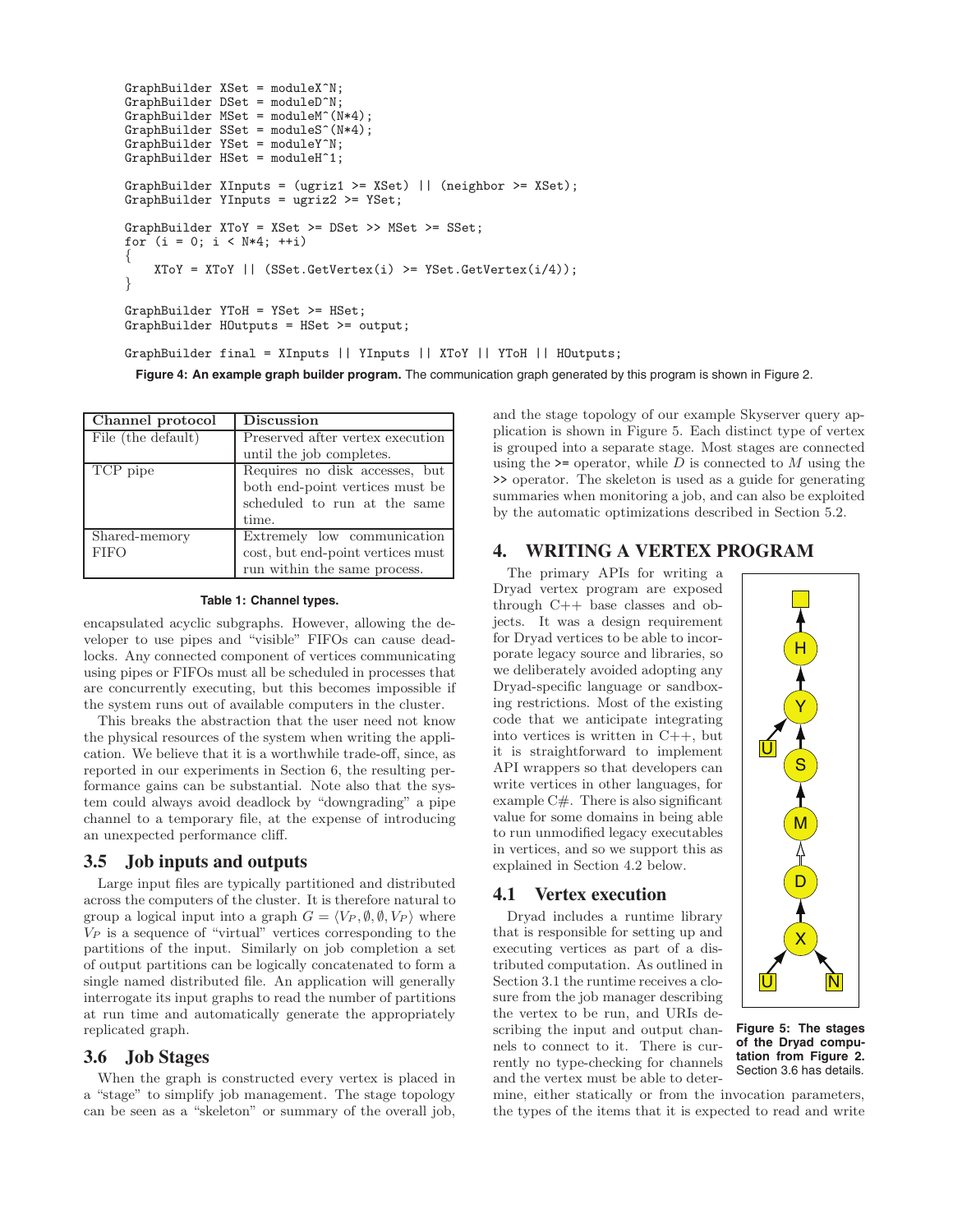on each channel in order to supply the correct serialization routines. The body of a vertex is invoked via a standard Main method that includes channel readers and writers in its argument list. The readers and writers have a blocking interface to read or write the next item, which suffices for most simple applications. The vertex can report status and errors to the job manager, and the progress of channels is automatically monitored.

Many developers find it convenient to inherit from predefined vertex classes that hide the details of the underlying channels and vertices. We supply map and reduce classes with similar interfaces to those described in [16]. We have also written a variety of others including a general-purpose distribute that takes a single input stream and writes on multiple outputs, and joins that call a virtual method with every matching record tuple. These "classes" are simply vertices like any other, so it is straightforward to write new ones to support developers working in a particular domain.

### **4.2 Legacy executables**

We provide a library "process wrapper" vertex that forks an executable supplied as an invocation parameter. The wrapper vertex must work with arbitrary data types, so its "items" are simply fixed-size buffers that are passed unmodified to the forked process using named pipes in the filesystem. This allows unmodified pre-existing binaries to be run as Dryad vertex programs. It is easy, for example, to invoke perl scripts or grep at some vertices of a Dryad job.

#### **4.3 Efficient pipelined execution**

Most Dryad vertices contain purely sequential code. We also support an event-based programming style, using a shared thread pool. The program and channel interfaces have asynchronous forms, though unsurprisingly it is harder to use the asynchronous interfaces than it is to write sequential code using the synchronous interfaces. In some cases it may be worth investing this effort, and many of the standard Dryad vertex classes, including non-deterministic merge, sort, and generic maps and joins, are built using the event-based programming style. The runtime automatically distinguishes between vertices which can use a thread pool and those that require a dedicated thread, and therefore encapsulated graphs which contain hundreds of asynchronous vertices are executed efficiently on a shared thread pool.

The channel implementation schedules read, write, serialization and deserialization tasks on a thread pool shared between all channels in a process, and a vertex can concurrently read or write on hundreds of channels. The runtime tries to ensure efficient pipelined execution while still presenting the developer with the simple abstraction of reading and writing a single record at a time. Extensive use is made of batching [28] to try to ensure that threads process hundreds or thousands of records at a time without touching a reference count or accessing a shared queue. The experiments in Section 6.2 substantiate our claims for the efficiency of these abstractions: even single-node Dryad applications have throughput comparable to that of a commercial database system.

### **5. JOB EXECUTION**

The scheduler inside the job manager keeps track of the state and history of each vertex in the graph. At present if the job manager's computer fails the job is terminated,

though the vertex scheduler could employ checkpointing or replication to avoid this. A vertex may be executed multiple times over the length of the job due to failures, and more than one instance of a given vertex may be executing at any given time. Each execution of the vertex has a version number and a corresponding "execution record" that contains the state of that execution and the versions of the predecessor vertices from which its inputs are derived. Each execution names its file-based output channels uniquely using its version number to avoid conflicts among versions. If the entire job completes successfully then each vertex selects a successful execution and renames its output files to their correct final forms.

When all of a vertex's input channels become ready a new execution record is created for the vertex and placed in a scheduling queue. A disk-based channel is considered to be ready when the entire file is present. A channel that is a TCP pipe or shared-memory FIFO is ready when the predecessor vertex has at least one running execution record.

A vertex and any of its channels may each specify a "hardconstraint" or a "preference" listing the set of computers on which it would like to run. The constraints are combined and attached to the execution record when it is added to the scheduling queue and they allow the application writer to require that a vertex be co-located with a large input file, and in general let the scheduler preferentially run computations close to their data.

At present the job manager performs greedy scheduling based on the assumption that it is the only job running on the cluster. When an execution record is paired with an available computer the remote daemon is instructed to run the specified vertex, and during execution the job manager receives periodic status updates from the vertex. If every vertex eventually completes then the job is deemed to have completed successfully. If any vertex is re-run more than a set number of times then the entire job is failed.

Files representing temporary channels are stored in directories managed by the daemon and cleaned up after the job completes, and vertices are killed by the daemon if their "parent" job manager crashes. We have a simple graph visualizer suitable for small jobs that shows the state of each vertex and the amount of data transmitted along each channel as the computation progresses. A web-based interface shows regularly-updated summary statistics of a running job and can be used to monitor large computations. The statistics include the number of vertices that have completed or been re-executed, the amount of data transferred across channels, and the error codes reported by failed vertices. Links are provided from the summary page that allow a developer to download logs or crash dumps for further debugging, along with a script that allows the vertex to be re-executed in isolation on a local machine.

#### **5.1 Fault tolerance policy**

Failures are to be expected during the execution of any distributed application. Our default failure policy is suitable for the common case that all vertex programs are deterministic.<sup>1</sup> Because our communication graph is acyclic, it is relatively straightforward to ensure that every terminating execution of a job with immutable inputs will compute the

 $1$ The definition of job completion and the treatment of job outputs above also implicitly assume deterministic execution.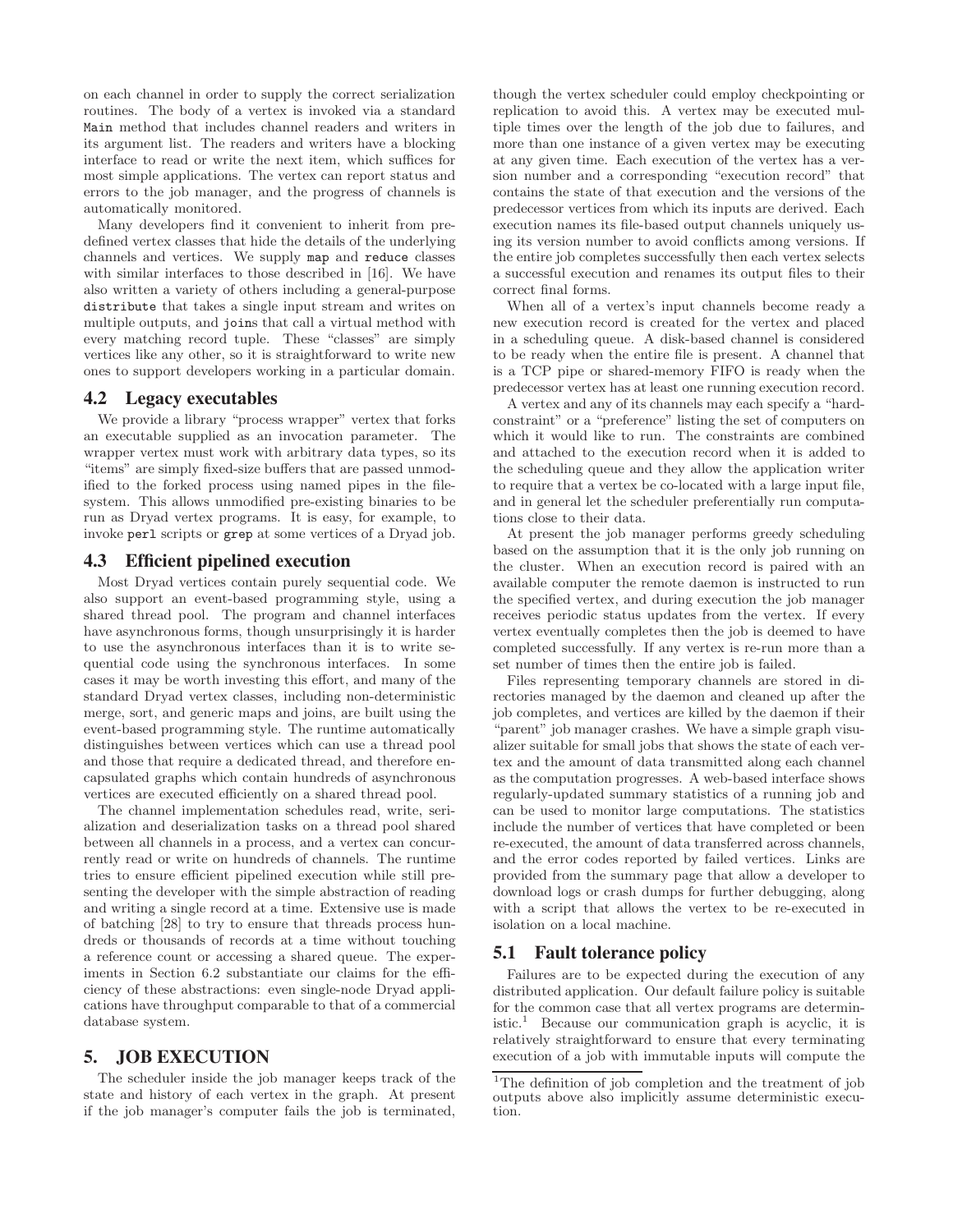same result, regardless of the sequence of computer or disk failures over the course of the execution.

When a vertex execution fails for any reason the job manager is informed. If the vertex reported an error cleanly the process forwards it via the daemon before exiting; if the process crashes the daemon notifies the job manager; and if the daemon fails for any reason the job manager receives a heartbeat timeout. If the failure was due to a read error on an input channel (which is be reported cleanly) the default policy also marks the execution record that generated that version of the channel as failed and terminates its process if it is running. This will cause the vertex that created the failed input channel to be re-executed, and will lead in the end to the offending channel being re-created. Though a newly-failed execution record may have non-failed successor records, errors need not be propagated forwards: since vertices are deterministic two successors may safely compute using the outputs of different execution versions. Note however that under this policy an entire connected component of vertices connected by pipes or shared-memory FIFOs will fail as a unit since killing a running vertex will cause it to close its pipes, propagating errors in both directions along those edges. Any vertex whose execution record is set to failed is immediately considered for re-execution.

As Section 3.6 explains, each vertex belongs to a "stage," and each stage has a manager object that receives a callback on every state transition of a vertex execution in that stage, and on a regular timer interrupt. Within this callback the stage manager holds a global lock on the job manager datastructures and can therefore implement quite sophisticated behaviors. For example, the default stage manager includes heuristics to detect vertices that are running slower than their peers and schedule duplicate executions. This prevents a single slow computer from delaying an entire job and is similar to the backup task mechanism reported in [16]. In future we may allow non-deterministic vertices, which would make fault-tolerance more interesting, and so we have implemented our policy via an extensible mechanism that allows non-standard applications to customize their behavior.

### **5.2 Run-time graph refinement**

We have used the stage-manager callback mechanism to implement run-time optimization policies that allow us to scale to very large input sets while conserving scarce network bandwidth. Some of the large clusters we have access to have their network provisioned in a two-level hierarchy, with a dedicated mini-switch serving the computers in each rack, and the per-rack switches connected via a single large core switch. Therefore where possible it is valuable to schedule vertices as much as possible to execute on the same computer or within the same rack as their input data.

If a computation is associative and commutative, and performs a data reduction, then it can benefit from an aggregation tree. As shown in Figure 6, a logical graph connecting a set of inputs to a single downstream vertex can be refined by inserting a new layer of internal vertices, where each internal vertex reads data from a subset of the inputs that are close in network topology, for example on the same computer or within the same rack. If the internal vertices perform a data reduction, the overall network traffic between racks will be reduced by this refinement. A typical application would be a histogramming operation that takes as input a set of partial histograms and outputs their union. The implementation in



**Figure 6: A dynamic refinement for aggregation.** The logical graph on the left connects every input to the single output. The locations and sizes of the inputs are not known until run time when it is determined which computer each vertex is scheduled on. At this point the inputs are grouped into subsets that are close in network topology, and an internal vertex is inserted for each subset to do a local aggregation, thus saving network bandwidth. The internal vertices are all of the same user-supplied type, in this case shown as "*Z*." In the diagram on the right, vertices with the same label ('+' or '\*') are executed close to each other in network topology.

Dryad simply attaches a custom stage manager to the input layer. As this aggregation manager receives callback notifications that upstream vertices have completed, it rewrites the graph with the appropriate refinements.

The operation in Figure 6 can be performed recursively to generate as many layers of internal vertices as required. We have also found a "partial aggregation" operation to be very useful. This refinement is shown in Figure 7; having grouped the inputs into *k* sets, the optimizer replicates the downstream vertex *k* times to allow all of the sets to be processed in parallel. Optionally, the partial refinement can be made to propagate through the graph so that an entire pipeline of vertices will be replicated *k* times (this behavior is not shown in the figure). An example of the application of this technique is described in the experiments in Section 6.3. Since the aggregation manager is notified on the completion of upstream vertices, it has access to the size of the data written by those vertices as well as its location. A typical grouping heuristic ensures that a downstream vertex has no more than a set number of input channels, or a set volume of input data. A special case of partial refinement can be performed at startup to size the initial layer of a graph so that, for example, each vertex processes multiple inputs up to some threshold with the restriction that all the inputs must lie on the same computer.

Because input data can be replicated on multiple computers in a cluster, the computer on which a graph vertex is scheduled is in general non-deterministic. Moreover the



**Figure 7: A partial aggregation refinement.** Following an input grouping as in Figure 6 into *k* sets, the successor vertex is replicated *k* times to process all the sets in parallel.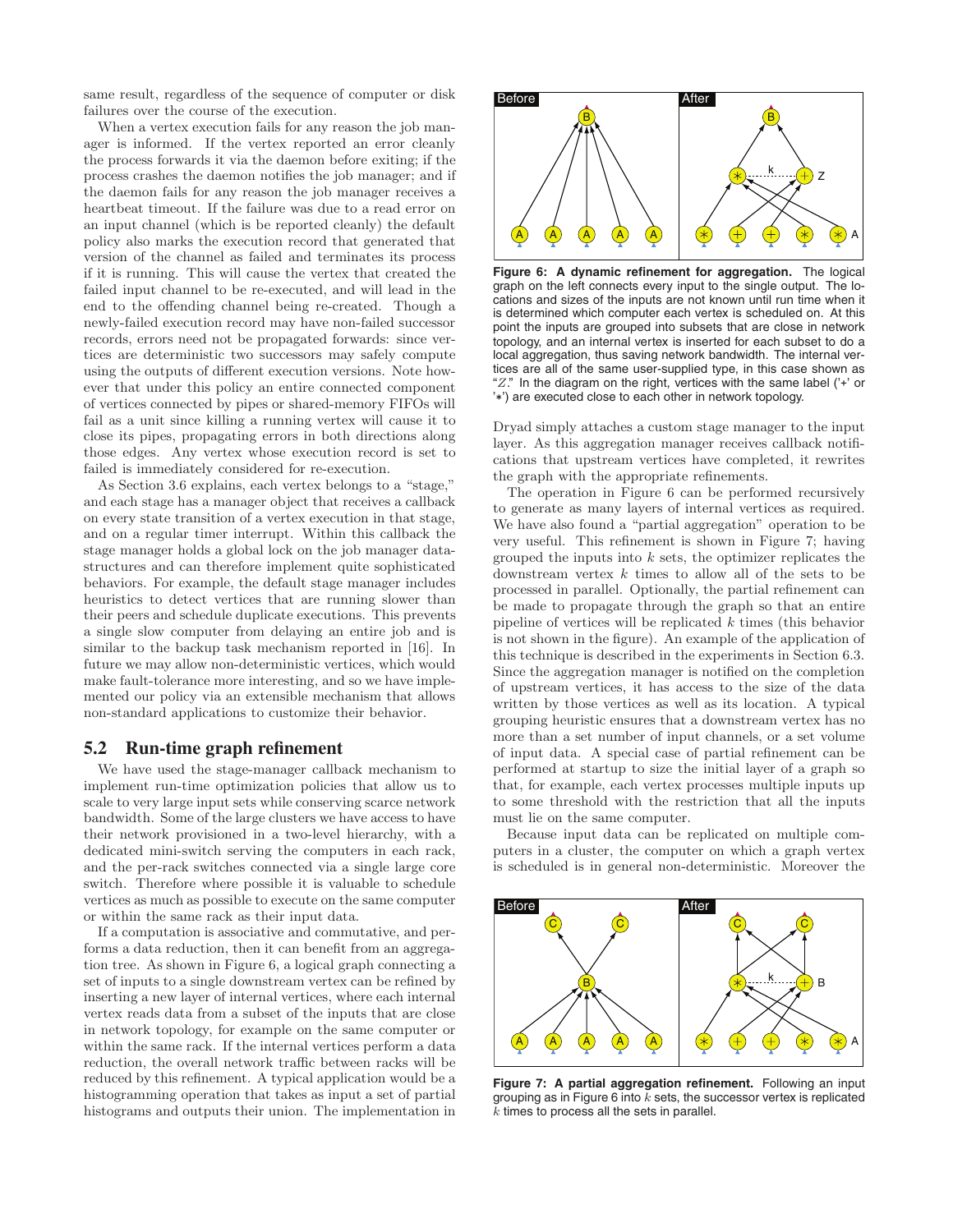amount of data written in intermediate computation stages is typically not known before a computation begins. Therefore dynamic refinement is often more efficient than attempting a static grouping in advance.

Dynamic refinements of this sort emphasize the power of overlaying a physical graph with its "skeleton." For many applications, there is an equivalence class of graphs with the same skeleton that compute the same result. Varying the number of vertices in each stage, or their connectivity, while preserving the graph topology at the stage level, is merely a (dynamic) performance optimization.

# **6. EXPERIMENTAL EVALUATION**

Dryad has been used for a wide variety of applications, including relational queries, large-scale matrix computations, and many text-processing tasks. For this paper we examined the effectiveness of the Dryad system in detail by running two sets of experiments. The first experiment takes the SQL query described in Section 2.1 and implements it as a Dryad application. We compare the Dryad performance with that of a traditional commercial SQL server, and we analyze the Dryad performance as the job is distributed across different numbers of computers. The second is a simple map-reduce style data-mining operation, expressed as a Dryad program and applied to 10.2 TBytes of data using a cluster of around 1800 computers.

The strategies we adopt to build our communication flow graphs are familiar from the parallel database literature [18] and include horizontally partitioning the datasets, exploiting pipelined parallelism within processes and applying exchange operations to communicate partial results between the partitions. None of the application-level code in any of our experiments makes explicit use of concurrency primitives.

### **6.1 Hardware**

The SQL query experiments were run on a cluster of 10 computers in our own laboratory, and the data-mining tests were run on a cluster of around 1800 computers embedded in a data center. Our laboratory computers each had 2 dual-core Opteron processors running at 2 GHz (i.e., 4 CPUs total), 8 GBytes of DRAM (half attached to each processor chip), and 4 disks. The disks were 400 GByte Western Digital WD40 00YR-01PLB0 SATA drives, connected through a Silicon Image 3114 PCI SATA controller (66MHz, 32-bit). Network connectivity was by 1 Gbit/sec Ethernet links connecting into a single non-blocking switch. One of our laboratory computers was dedicated to running SQLServer and its data was stored in 4 separate 350 GByte NTFS volumes, one on each drive, with SQLServer configured to do its own data striping for the raw data and for its temporary tables. All the other laboratory computers were configured with a single 1.4 TByte NTFS volume on each computer, created by software striping across the 4 drives. The computers in the data center had a variety of configurations, but were typically roughly comparable to our laboratory equipment. All the computers were running Windows Server 2003 Enterprise x64 edition SP1.

# **6.2 SQL Query**

The query for this experiment is described in Section 2.1 and uses the Dryad communication graph shown in Figure 2. SQLServer 2005's execution plan for this query was very close to the Dryad computation, except that it used an external hash join for "Y" in place of the sort-merge we chose for Dryad. SQLServer takes slightly longer if it is forced by a query hint to use a sort-merge join.

For our experiments, we used two variants of the Dryad graph: "in-memory" and "two-pass." In both variants communication from each  $M_i$  through its corresponding  $S_i$  to  $Y$ is by a shared-memory FIFO. This pulls four sorters into the same process to execute in parallel on the four CPUs in each computer. In the "in-memory" variant only, communication from each  $D_i$  to its four corresponding  $M_j$  vertices is also by a shared-memory FIFO and the rest of the  $D_i \to M_k$  edges use TCP pipes. All other communication is through NTFS temporary files in both variants.

There is good spatial locality in the query, which improves as the number of partitions  $(n)$  decreases: for  $n = 40$  and average of 80% of the output of  $D_i$  goes to its corresponding  $M_i$ , increasing to 88% for  $n = 6$ . In either variant *n* must be large enough that every sort executed by a vertex  $S_i$  will fit into the computer's 8 GBytes of DRAM (or else it will page). With the current data, this threshold is at  $n = 6$ .

Note that the non-deterministic merge in *M* randomly permutes its output depending on the order of arrival of items on its input channels and this technically violates the requirement that all vertices be deterministic. This does not cause problems for our fault-tolerance model because the sort  $S_i$  "undoes" this permutation, and since the edge from  $M_i$  to  $S_i$  is a shared-memory FIFO within a single process the two vertices fail (if at all) in tandem and the non-determinism never "escapes."

The in-memory variant requires at least *n* computers since otherwise the *S* vertices will deadlock waiting for data from an *X* vertex. The two-pass variant will run on any number of computers. One way to view this trade-off is that by adding the file buffering in the two-pass variant we in effect converted to using a two-pass external sort. Note that the conversion from the in-memory to the two-pass program simply involves changing two lines in the graph construction code, with no modifications to the vertex programs.

We ran the two-pass variant using  $n = 40$ , varying the number of computers from 1 to 9. We ran the in-memory variant using  $n = 6$  through  $n = 9$ , each time on *n* computers. As a baseline measurement we ran the query on a reasonably well optimized SQLServer on one computer. Table 2 shows the elapsed times in seconds for each experiment. On repeated runs the times were consistent to within 3.4% of their averages except for the single-computer two-pass case, which was within 9.4%. Figure 8 graphs the inverse of these times, normalized to show the speed-up factor relative to the two-pass single-computer case.

The results are pleasantly straightforward. The two-pass Dryad job works on all cluster sizes, with close to linear speed-up. The in-memory variant works as expected for

| Computers |      | ∸ | υ   |     | G   | O   |     |    |
|-----------|------|---|-----|-----|-----|-----|-----|----|
| SQLServer | 3780 |   |     |     |     |     |     |    |
| I'wo-pass | 2370 |   | 836 | 662 | 523 | 463 |     | 32 |
| In-memory |      |   |     |     |     |     | 203 |    |

**Table 2: Time in seconds to process an SQL query using different numbers of computers.** The SQLServer implementation cannot be distributed across multiple computers and the in-memory experiment can only be run for 6 or more computers.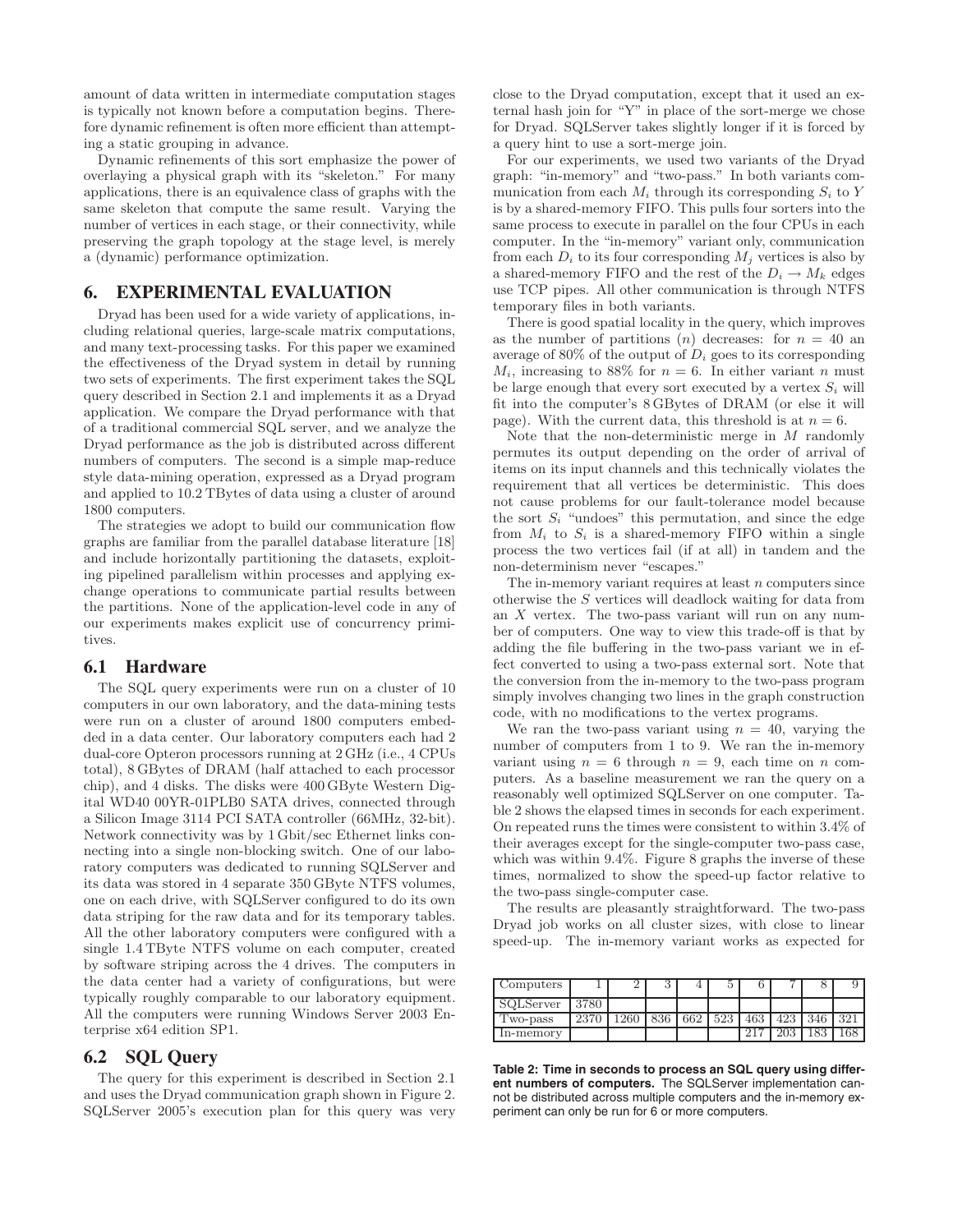

**Figure 8: The speedup of the SQL query computation is nearlinear in the number of computers used.** The baseline is relative to Dryad running on a single computer and times are given in Table 2.

 $n = 6$  and up, again with close to linear speed-up, and approximately twice as fast as the two-pass variant. The SQLServer result matches our expectations: our specialized Dryad program runs significantly, but not outrageously, faster than SQLServer's general-purpose query engine. We should note of course that Dryad simply provides an execution engine while the database provides much more functionality, including logging, transactions, and mutable relations.

#### **6.3 Data mining**

The data-mining experiment fits the pattern of map then reduce. The purpose of running this experiment was to verify that Dryad works sufficiently well in these straightforward cases, and that it works at large scales.

The computation in this experiment reads query logs gathered by the MSN Search service, extracts the query strings, and builds a histogram of query frequency. The basic communication graph is shown in Figure 9. The log files are partitioned and replicated across the computers' disks. The *P* vertices each read their part of the log files using library newline-delimited text items, and parse them to extract the query strings. Subsequent items are all library tuples containing a query string, a count, and a hash of the string. Each *D* vertex distributes to *k* outputs based on the query string hash; *S* performs an in-memory sort. *C* accumulates total counts for each query and *MS* performs a streaming merge-sort. *S* and *MS* come from a vertex library and take a comparison function as a parameter; in this example they sort based on the query hash. We have encapsulated the simple vertices into subgraphs denoted by diamonds in order to reduce the total number of vertices in the job (and hence the overhead associated with process start-up) and the volume of temporary data written to disk.

The graph shown in Figure 9 does not scale well to very large datasets. It is wasteful to execute a separate *Q* vertex for every input partition. Each partition is only around 100 MBytes, and the *P* vertex performs a substantial data reduction, so the amount of data which needs to be sorted by the *S* vertices is very much less than the total RAM on a computer. Also, each *R* subgraph has *n* inputs, and when *n* grows to hundreds of thousands of partitions, it becomes unwieldy to read in parallel from so many channels.



**Figure 9: The communication graph to compute a query histogram.** Details are in Section 6.3. This figure shows the first cut "naive" encapsulated version that doesn't scale well.

After trying a number of different encapsulation and dynamic refinement schemes we arrived at the communication graphs shown in Figure 10 for our experiment. Each subgraph in the first phase now has multiple inputs, grouped automatically using the refinement in Figure 7 to ensure they all lie on the same computer. The inputs are sent to the parser *P* through a non-deterministic merge vertex *M*. The distribution (vertex *D*) has been taken out of the first phase to allow another layer of grouping and aggregation (again using the refinement in Figure 7) before the explosion in the number of output channels.

We ran this experiment on 10,160,519,065,748 Bytes of input data in a cluster of around 1800 computers embedded in a data center. The input was divided into 99,713 partitions replicated across the computers, and we specified that the application should use 450 *R* subgraphs. The first phase grouped the inputs into at most 1 GBytes at a time, all lying on the same computer, resulting in  $10,405$   $Q'$  subgraphs that wrote a total of 153,703,445,725 Bytes. The outputs from the  $Q'$  subgraphs were then grouped into sets of at most 600 MBytes on the same local switch resulting in 217 *T* subgraphs. Each *T* was connected to every *R* subgraph, and they wrote a total of 118,364,131,628 Bytes. The total output from the *R* subgraphs was 33,375,616,713 Bytes, and the end-to-end computation took 11 minutes and 30 seconds. Though this experiment only uses 11,072 vertices, intermediate experiments with other graph topologies confirmed that Dryad can successfully execute jobs containing hundreds of thousands of vertices.

We would like to emphasize several points about the optimization process we used to arrive at the graphs in Figure 10:

- 1. At no point during the optimization did we have to modify any of the code running inside the vertices: we were simply manipulating the graph of the job's communication flow, changing tens of lines of code.
- 2. This communication graph is well suited to any mapreduce computation with similar characteristics: i.e. that the map phase (our *P* vertex) performs substan-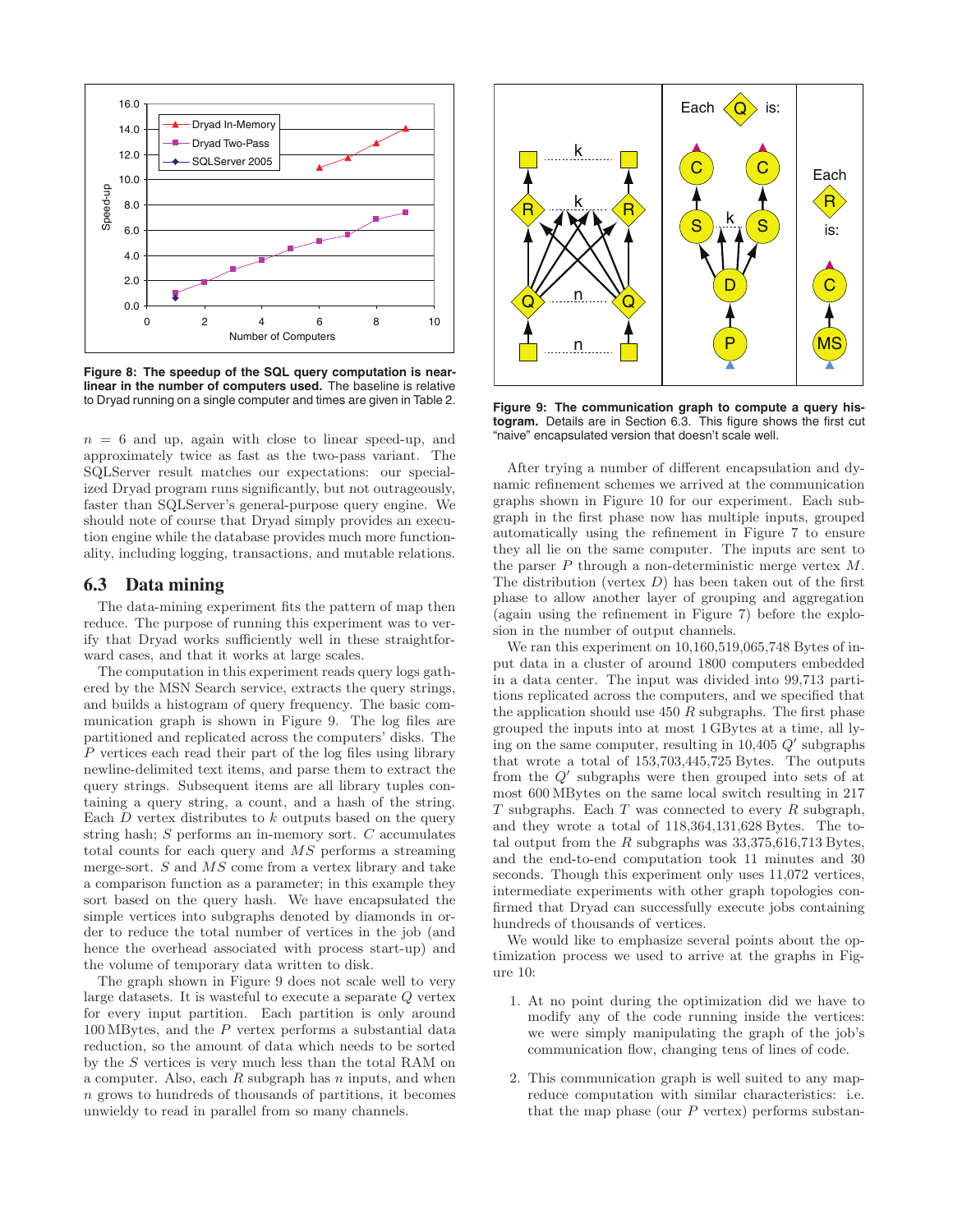

**Figure 10: Rearranging the vertices gives better scaling performance compared with Figure 9.** The user supplies graph (a) specifying that 450 buckets should be used when distributing the output, and that each *Q* vertex may receive up to 1GB of input while each *T* may receive up to 600MB. The number of *Q'* and *T* vertices is determined at run time based on the number of partitions in the input and the network locations and output sizes of preceding vertices in the graph, and the refined graph (b) is executed by the system. Details are in Section 6.3.

tial data reduction and the reduce phase (our *C* vertex) performs some additional relatively minor data reduction. A different topology might give better performance for a map-reduce task with different behavior; for example if the reduce phase performed substantial data reduction a dynamic merge tree as described in Figure 6 might be more suitable.

- 3. When scaling up another order of magnitude or two, we might change the topology again, e.g. by adding more layers of aggregation between the *T* and *R* stages. Such re-factoring is easy to do.
- 4. Getting good performance for large-scale data-mining computations is not trivial. Many novel features of the Dryad system, including subgraph encapsulation and dynamic refinement, were used. These made it simple to experiment with different optimization schemes that would have been difficult or impossible to implement using a simpler but less powerful system.

# **7. BUILDING ON DRYAD**

As explained in the introduction, we have targeted Dryad at developers who are experienced at using high-level compiled programming languages. In some domains there may be great value in making common large-scale data processing tasks easier to perform, since this allows non-developers to directly query the data store [33]. We designed Dryad to be usable as a platform on which to develop such more restricted but simpler programming interfaces, and two other groups within Microsoft have already prototyped systems to address particular application domains.

# **7.1 The "Nebula" scripting language**

One team has layered a scripting interface on top of Dryad. It allows a user to specify a computation as a series of stages (corresponding to the Dryad stages described in Section 3.6),

each taking inputs from one or more previous stages or the file system. Nebula transforms Dryad into a generalization of the Unix piping mechanism and it allows programmers to write giant acyclic graphs spanning many computers. Often a Nebula script only refers to existing executables such as perl or grep, allowing a user to write an entire complex distributed application without compiling any code. The Nebula layer on top of Dryad, together with some perl wrapper functions, has proved to be very successful for largescale text processing, with a low barrier to entry for users. Scripts typically run on thousands of computers and contain 5–15 stages including multiple projections, aggregations and joins, often combining the information from multiple input sets in sophisticated ways.

Nebula hides most of the details of the Dryad program from the developer. Stages are connected to preceding stages using operators that implicitly determine the number of vertices required. For example, a "Filter" operation creates one new vertex for every vertex in its input list, and connects them pointwise to form a pipeline. An "Aggregate" operation can be used to perform exchanges and merges. The implementation of the Nebula operators makes use of dynamic optimizations like those described in Section 5.2 however the operator abstraction allows users to remain unaware of the details of these optimizations. All Nebula vertices execute the process wrapper described in Section 4.2, and the vertices in a given stage all run the same executable and command-line, specified using the script. The Nebula system defines conventions for passing the names of the input and output pipes to the vertex executable command-line.

There is a very popular "front-end" to Nebula that lets the user describe a job using a combination of: fragments of perl that parse lines of text from different sources into structured records; and a relational query over those structured records expressed in a subset of SQL that includes select, project and join. This job description is converted into a Nebula script and executed using Dryad. The perl pars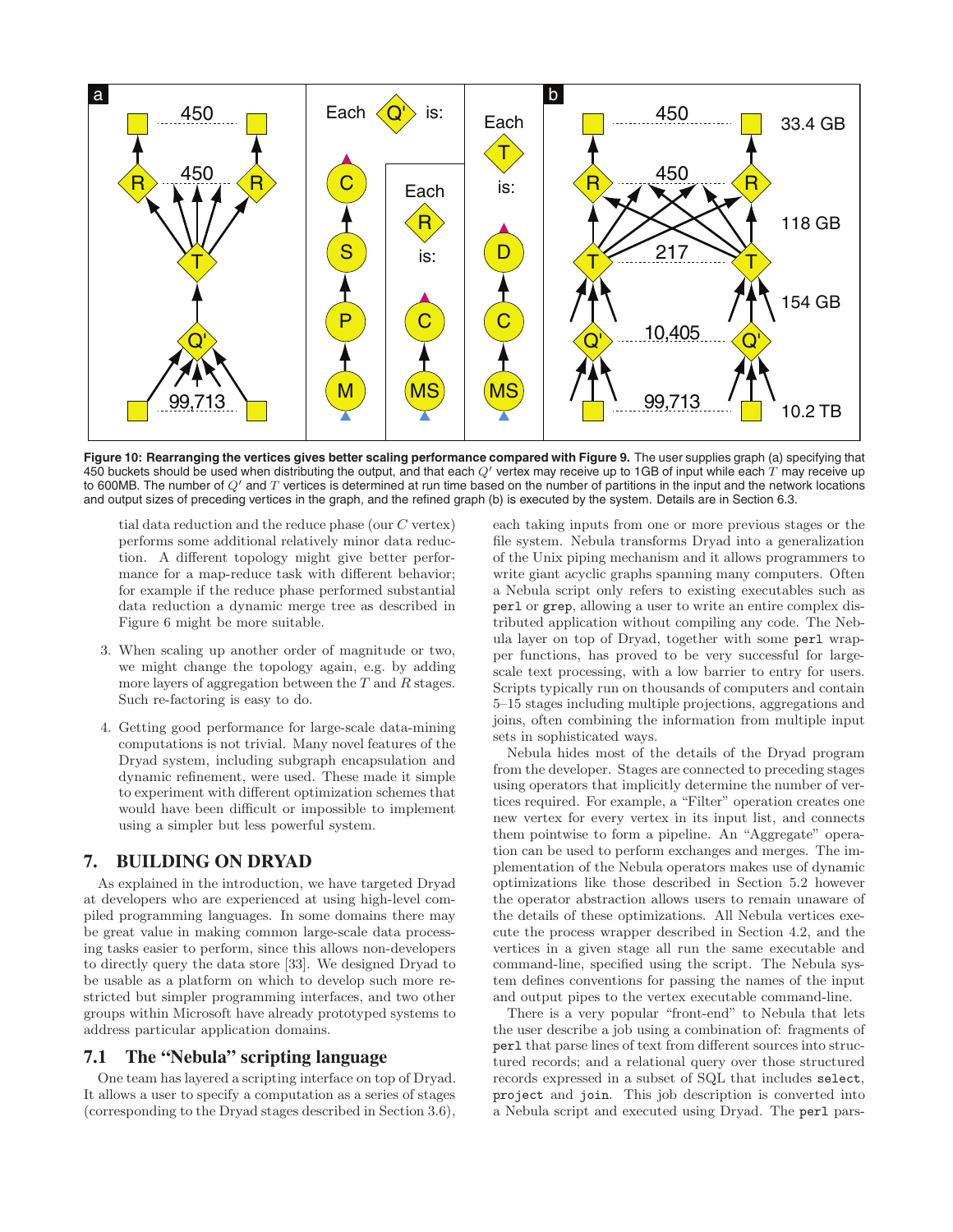ing fragments for common input sources are all in libraries, so many jobs using this front-end are completely described using a few lines of SQL.

# **7.2 Integration with SSIS**

SQL Server Integration Services (SSIS) [6] supports workflow-based application programming on a single instance of SQLServer. The AdCenter team in MSN has developed a system that embeds local SSIS computations in a larger, distributed graph with communication, scheduling and fault tolerance provided by Dryad. The SSIS input graph can be built and tested on a single computer using the full range of SQL developer tools. These include a graphical editor for constructing the job topology, and an integrated debugger.

When the graph is ready to run on a larger cluster the system automatically partitions it using heuristics and builds a Dryad graph that is then executed in a distributed fashion. Each Dryad vertex is an instance of SQLServer running an SSIS subgraph of the complete job. This system is currently deployed in a live production system as part of one of AdCenter's log processing pipelines.

# **7.3 Distributed SQL queries**

One obvious additional direction would be to adapt a query optimizer for SQL or LINQ [4] queries to compile plans directly into a Dryad flow graph using appropriate parameterized vertices for the relational operations. Since our fault-tolerance model only requires that inputs be immutable over the duration of the query, any underlying storage system that offers lightweight snapshots would suffice to allow us to deliver consistent query results. We intend to pursue this as future work.

# **8. RELATED WORK**

Dryad is related to a broad class of prior literature, ranging from custom hardware to parallel databases, but we believe that the ensemble of trade-offs we have chosen for its design, and some of the technologies we have deployed, make it a unique system.

- **Hardware** Several hardware systems use stream programming models similar to Dryad, including Intel IXP [2], Imagine [26], and SCORE [15]. Programmers or compilers represent the distributed computation as a collection of independent subroutines residing within a high-level graph.
- **Click** A similar approach is adopted by the Click modular router [27]. The technique used to encapsulate multiple Dryad vertices in a single large vertex, described in section 3.4, is similar to the method used by Click to group the elements (equivalent of Dryad vertices) in a single process. However, Click is always singlethreaded, while Dryad encapsulated vertices are designed to take advantage of multiple CPU cores that may be available.
- **Dataflow** The overall structure of a Dryad application is closely related to large-grain dataflow techniques used in e.g. LGDF2 [19], CODE2 [31] and P-RIO [29]. These systems were not designed to scale to large clusters of commodity computers, however, and do not tolerate machine failures or easily support programming very large graphs. Paralex [9] has many similarities

to Dryad, but in order to provide automatic faulttolerance sacrifices the vertex programming model, allowing only pure-functional programs.

- **Parallel databases** Dryad is heavily indebted to the traditional parallel database field [18]: e.g., Vulcan [22], Gamma [17], RDb [11], DB2 parallel edition [12], and many others. Many techniques for exploiting parallelism, including data partitioning; pipelined and partitioned parallelism; and hash-based distribution are directly derived from this work. We can map the whole relational algebra on top of Dryad, however Dryad is not a database engine: it does not include a query planner or optimizer; the system has no concept of data schemas or indices; and Dryad does not support transactions or logs. Dryad gives the programmer more control than SQL via C++ programs in vertices and allows programmers to specify encapsulation, transport mechanisms for edges, and callbacks for vertex stages. Moreover, the graph builder language allows Dryad to express irregular computations.
- **Continuous Query systems** There are some superficial similarities between CQ systems (e.g. [25, 10, 34]) and Dryad, such as some operators and the topologies of the computation networks. However, Dryad is a batch computation system, not designed to support real-time operation which is crucial for CQ systems since many CQ window operators depend on real-time behavior. Moreover, many datamining Dryad computations require extremely high throughput (tens of millions of records per second per node), which is much greater than that typically seen in the CQ literature.
- **Explicitly parallel languages** like Parallel Haskell [38], Cilk [14] or NESL [13] have the same emphasis as Dryad on using the user's knowledge of the problem to drive the parallelization. By relying on C++, Dryad should have a faster learning curve than that for functional languages, while also being able to leverage commercial optimizing compilers. There is some appeal in these alternative approaches, which present the user with a uniform programming abstraction rather than our two-level hierarchy. However, we believe that for data-parallel applications that are naturally written using coarse-grain communication patterns, we gain substantial benefit by letting the programmer cooperate with the system to decide on the granularity of distribution.
- **Grid computing** [1] and projects such as Condor [37] are clearly related to Dryad, in that they leverage the resources of many workstations using batch processing. However, Dryad does not attempt to provide support for wide-area operation, transparent remote I/O, or multiple administrative domains. Dryad is optimized for the case of a very high-throughput LAN, whereas in Condor bandwidth management is essentially handled by the user job.
- **Google MapReduce** The Dryad system was primarily designed to support large-scale data-mining over clusters of thousands of computers. As a result, of the recent related systems it shares the most similarities with Google's MapReduce [16, 33] which addresses a similar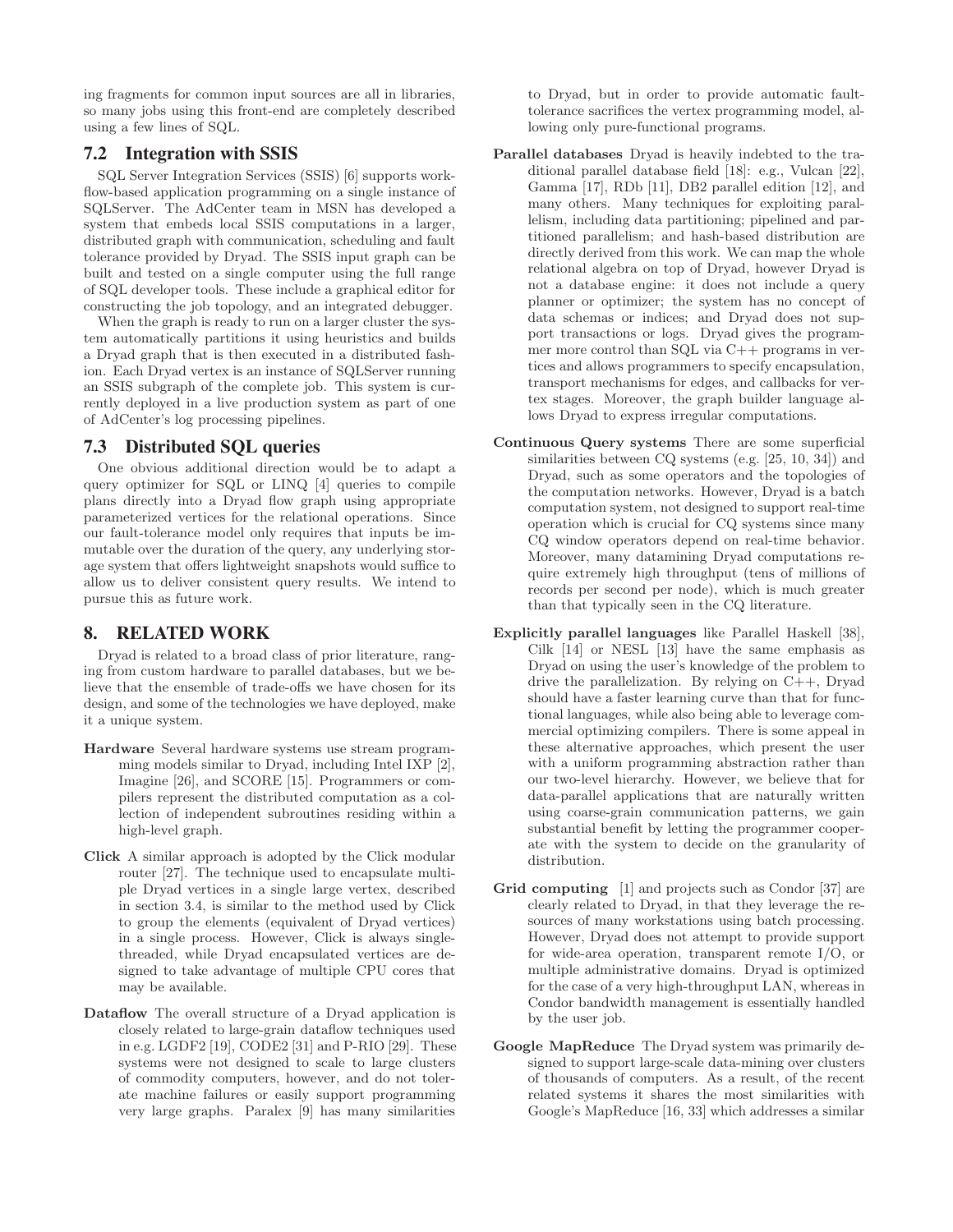problem domain. The fundamental difference between the two systems is that a Dryad application may specify an arbitrary communication DAG rather than requiring a sequence of map/distribute/sort/reduce operations. In particular, graph vertices may consume multiple inputs, and generate multiple outputs, of different types. For many applications this simplifies the mapping from algorithm to implementation, lets us build on a greater library of basic subroutines, and, together with the ability to exploit TCP pipes and shared-memory for data edges, can bring substantial performance gains. At the same time, our implementation is general enough to support all the features described in the MapReduce paper.

- **Scientific computing** Dryad is also related to high-performance computing platforms like MPI [5], PVM [35], or computing on GPUs [36]. However, Dryad focuses on a model with no shared-memory between vertices, and uses no synchronization primitives.
- **NOW** The original impetus for employing clusters of workstations with a shared-nothing memory model came from projects like Berkeley NOW [7, 8], or TACC [20]. Dryad borrows some ideas from these systems, such as fault-tolerance through re-execution and centralized resource scheduling, but our system additionally provides a unified, simple high-level programming language layer.
- **Log datamining** Addamark, now renamed SenSage [32] has successfully commercialized software for log datamining on clusters of workstations. Dryad is designed to scale to much larger implementations, up to thousands of computers.

#### **9. DISCUSSION**

With the basic Dryad infrastructure in place, we see a number of interesting future research directions. One fundamental question is the applicability of the programming model to general large-scale computations beyond text processing and relational queries. Of course, not all programs are easily expressed using a coarse-grain data-parallel communication graph, but we are now well positioned to identify and evaluate Dryad's suitability for those that are.

Section 3 assumes an application developer will first construct a static job graph, then pass it to the runtime to be executed. Section 6.3 shows the benefits of allowing applications to perform automatic dynamic refinement of the graph. We plan to extend this idea and also introduce interfaces to simplify dynamic modifications of the graph according to application-level control flow decisions. We are particularly interested in data-dependent optimizations that might pick entirely different strategies (for example choosing between in-memory and external sorts) as the job progresses and the volume of data at intermediate stages becomes known. Many of these strategies are already described in the parallel database literature, but Dryad gives us a flexible testbed for exploring them at very large scale. At the same time, we must ensure that any new optimizations can be targeted by higher-level languages on top of Dryad, and we plan to implement comprehensive support for relational queries as suggested in Section 7.3.

The job manager described in this paper assumes it has exclusive control of all of the computers in the cluster, and this makes it difficult to efficiently run more than one job at a time. We have completed preliminary experiments with a new implementation that allows multiple jobs to cooperate when executing concurrently. We have found that this makes much more efficient use of the resources of a large cluster, but are still exploring variants of the basic design. A full analysis of our experiments will be presented in a future publication.

There are many opportunities for improved performance monitoring and debugging. Each run of a large Dryad job generates statistics on the resource usage of thousands of executions of the same program on different input data. These statistics are already used to detect and re-execute slowrunning "outlier" vertices. We plan to keep and analyze the statistics from a large number of jobs to look for patterns that can be used to predict the resource needs of vertices before they are executed. By feeding these predictions to our scheduler, we may be able to continue to make more efficient use of a shared cluster.

Much of the simplicity of the Dryad scheduler and faulttolerance model come from the assumption that vertices are deterministic. If an application contains non-deterministic vertices then we might in future aim for the guarantee that every terminating execution produces an output that *some* failure-free execution could have generated. In the general case where vertices can produce side-effects this might be very hard to ensure automatically.

The Dryad system implements a general-purpose dataparallel execution engine. We have demonstrated excellent scaling behavior on small clusters, with absolute performance superior to a commercial database system for a handcoded read-only query. On a larger cluster we have executed jobs containing hundreds of thousands of vertices, processing many terabytes of input data in minutes, and we can automatically adapt the computation to exploit network locality. We let developers easily create large-scale distributed applications without requiring them to master any concurrency techniques beyond being able to draw a graph of the data dependencies of their algorithms. We sacrifice some architectural simplicity compared with the MapReduce system design, but in exchange we release developers from the burden of expressing their code as a strict sequence of map, sort and reduce steps. We also allow the programmer the freedom to specify the communication transport which, for suitable tasks, delivers substantial performance gains.

## **Acknowledgements**

We would like to thank all the members of the Cosmos team in Windows Live Search for their support and collaboration, and particularly Sam McKelvie for many helpful design discussions. Thanks to Jim Gray and our anonymous reviewers for suggestions on improving the presentation of the paper.

# **10. REFERENCES**

- [1] Global grid forum. http://www.gridforum.org/.
- [2] Intel IXP2XXX product line of network processors. http://www.intel.com/design/network/products/ npfamily/ixp2xxx.htm.
- [3] Intel platform 2015. http://www.intel.com/technology/ architecture/platform2015/.